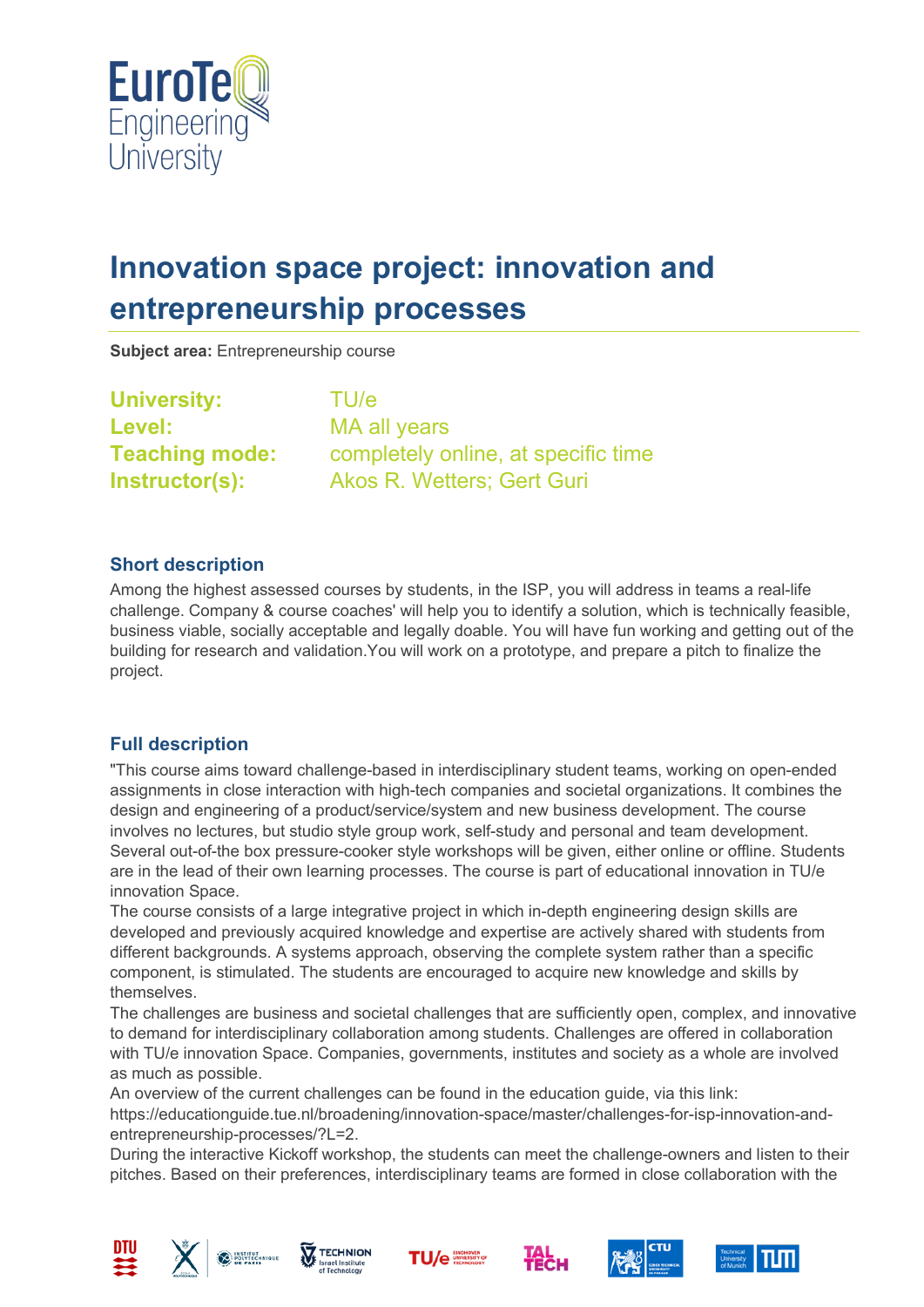

course coordinator and the coach. During the project, students will interact with the relevant stakeholders to present them with real-life problems and creatively develop solutions. Interaction with business and societal organizations will be an important element of this course, next to involving real users.

The project will include defining and refining (i.e. co-evolution of) a problem and ideas for a solution simultaneously and iteratively through analysis, synthesis and reflection processes. Great attention will be given to iterative experimentation of ideas through visualization, prototyping, and testing until a feasible problem-solution fit emerges. This means students have to go out and talk to experts, potential clients and end users as part of the validation.

Students reflect weekly on their personal and team development. The teams present and discuss their intermediary results and get feedback from peers and the coaches. In coaching sessions, teams get also individual feedback to help students steering and structuring their own development and achievements.

The final output per team is a pitch in front of a jury and the external stakeholders involved, the developed prototype, a final report, and a reflection on the learning objectives.

Students that select this course have above-average skills to work independently or in collaboration with a diverse team, aim to acquire knowledge at the forefront of technology, are able to deal with uncertainty, risk, limited resources and show a high degree of interdisciplinarity. Students have an intrinsic motivation to get stuff done and are ambitious when it comes to learning to learn. Students are stimulated to take responsibility for their own learning.

This course is one of the main experiments with education innovation in TU/e innovation Space. Next to using the physical location and facilities of TU/e innovation Space, students are invited to become part of the community of TU/e innovation Space. TU/e innovation Space also offers (online) workshops and innoTalks to all students in TU/e innovation Space. These are additional workshops, there is no mandatory presence for students of this course, but we recommend the workshops to all of you. More information on these workshops will be posted in the schedule.

See more: https://tue.osiris-

student.nl/#/onderwijscatalogus/extern/cursus?cursuscode=1ZM150&collegejaar=2021&taal=en"

### **Learning outcomes**

"Each student is able to deliver a crucial contribution to:

ILO 1 Approach (Focus on the process, methodologies and tools linked to the content of the project). In team they will select and apply appropriate design, engineering and business approaches and tools to create an innovative and science-based solution to a real-life challenge.

ILO 2 Analysis (Focus on exploration, experimentation, validation)

In team they will develop a profound interpretation of a highly complex, real-life problem and the systems around it. Take into account the desirability, feasibility and viability perspective.

ILO 3 Synthesis (Focus on decision making, drawing conclusions)

In team they will develop a problem-driven, creative and integrative design, resulting in an original and validated prototype that balances desirability, feasibility and viability.

ILO 4 Interdisciplinarity (Focus: synergies, symbioses, complementary competencies)

In team and individually students will identify, envision and promote the role and contributions of engineering disciplines in solving problems in business, industrial and societal environments. How to integrate those diverse contributions in the form of a validated prototype.













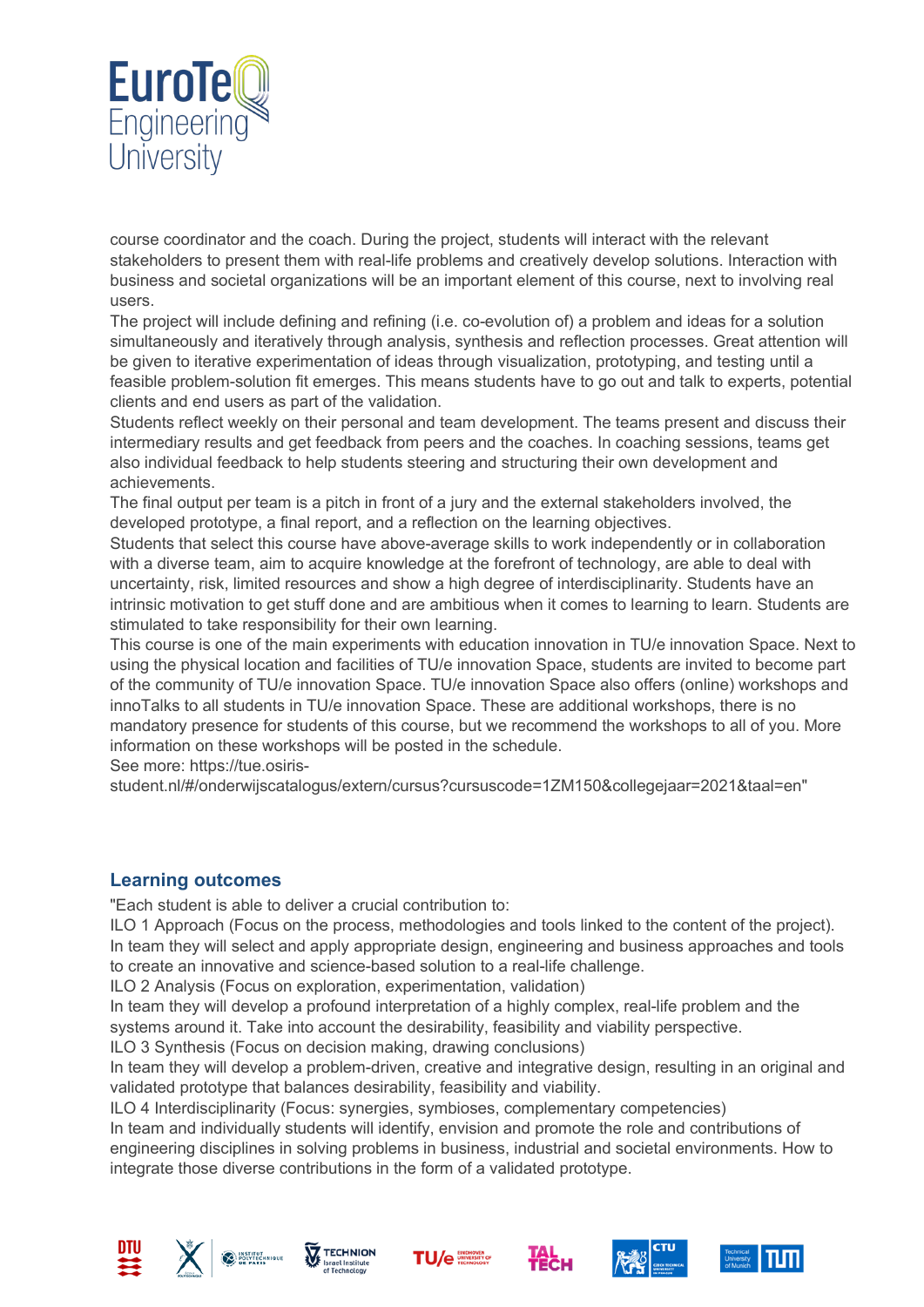

ILO 5 Skills and behaviour (Focus on showing evidence with clear examples that are validated by peers)

In team and individually, students will develop leadership and project management skills to organize and perform an interdisciplinary, hands on, and team-based engineering design and/or business development project. How to communicate a message at different levels of elaboration to all kind of relevant parties, orally and in writing. How to work independently, be pro-active, develop entrepreneurial mindset.

ILO 6 Personal and team development (Focus on learning process and development) Individually and in team, students will define and regularly reflect on a personal and team development plan, indicating personal and team goals and needed development."

| <b>Contact hours per week:</b>   | Team and Individual coaching and interaction 8 hours                                                                                      |  |
|----------------------------------|-------------------------------------------------------------------------------------------------------------------------------------------|--|
| <b>Total workload:</b>           | Around 290 hours (16 h per week) (in student hours for the whole course)                                                                  |  |
| <b>ECTS credits:</b>             | 10                                                                                                                                        |  |
| Language:                        | English                                                                                                                                   |  |
|                                  |                                                                                                                                           |  |
| <b>Course start date:</b>        | 05 September 2022                                                                                                                         |  |
| Course end date:                 | 20 January 2023                                                                                                                           |  |
| Add. info about start date:      | First week of September depending on the TU/e Calendar.                                                                                   |  |
| <b>Weekly teaching day/time:</b> | Wednesday and Friday                                                                                                                      |  |
| Time zone:                       | CET (Denmark, Germany, France, Netherlands, Switzerland, Czech<br>Republic)                                                               |  |
| <b>Further information:</b>      | Unenrolment: 1 week before the course starts                                                                                              |  |
|                                  |                                                                                                                                           |  |
| <b>Prerequisites:</b>            | Collection 1: Completed Final examination Bsc program                                                                                     |  |
|                                  | <b>Collection 2: Completed Pre-Master</b>                                                                                                 |  |
| <b>Activities and methods:</b>   | Seminars, Group work, Lab-work, Self-study, Practices, Exercises,<br>Tutorial sessions, Interaction with companies and other stakeholders |  |
| <b>Presence on campus:</b>       | Not necessary                                                                                                                             |  |

# **General information**

### **Final examination**

| Form:            | Report (including team reflection), prototype, pitch and individual reflection |
|------------------|--------------------------------------------------------------------------------|
| Date:            |                                                                                |
| Location/format: | online                                                                         |